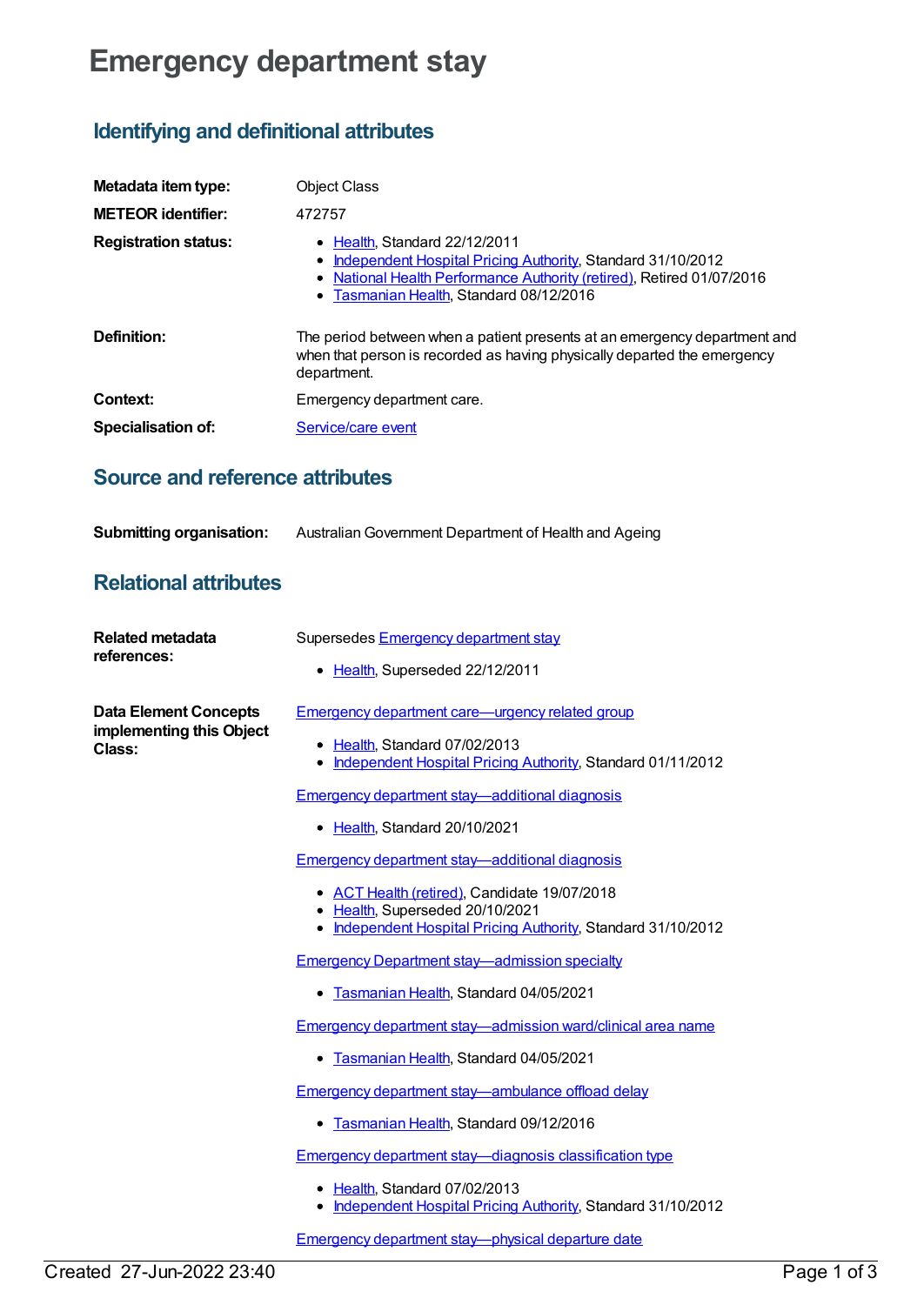[Health](https://meteor.aihw.gov.au/RegistrationAuthority/12), Standard 20/10/2021

#### Emergency department [stay—physical](https://meteor.aihw.gov.au/content/472973) departure date

- ACT Health [\(retired\)](https://meteor.aihw.gov.au/RegistrationAuthority/9), Candidate 19/07/2018
- [Health](https://meteor.aihw.gov.au/RegistrationAuthority/12), Superseded 20/10/2021
- [Independent](https://meteor.aihw.gov.au/RegistrationAuthority/3) Hospital Pricing Authority, Standard 31/10/2012
- National Health [Performance](https://meteor.aihw.gov.au/RegistrationAuthority/8) Authority (retired), Retired 01/07/2016
- **[Tasmanian](https://meteor.aihw.gov.au/RegistrationAuthority/15) Health, Standard 08/12/2016**

Emergency department [stay—physical](https://meteor.aihw.gov.au/content/472977) departure time

- ACT Health [\(retired\)](https://meteor.aihw.gov.au/RegistrationAuthority/9), Candidate 19/07/2018
- [Health](https://meteor.aihw.gov.au/RegistrationAuthority/12), Superseded 20/10/2021
- [Independent](https://meteor.aihw.gov.au/RegistrationAuthority/3) Hospital Pricing Authority, Standard 31/10/2012
- National Health [Performance](https://meteor.aihw.gov.au/RegistrationAuthority/8) Authority (retired), Retired 01/07/2016
- **[Tasmanian](https://meteor.aihw.gov.au/RegistrationAuthority/15) Health, Standard 08/12/2016**

Emergency department [stay—physical](https://meteor.aihw.gov.au/content/746081) departure time

• [Health](https://meteor.aihw.gov.au/RegistrationAuthority/12), Standard 20/10/2021

Emergency department [stay—presentation](https://meteor.aihw.gov.au/content/684846) date

- ACT Health [\(retired\)](https://meteor.aihw.gov.au/RegistrationAuthority/9), Candidate 19/07/2018
- [Health](https://meteor.aihw.gov.au/RegistrationAuthority/12), Superseded 20/10/2021
- **[Tasmanian](https://meteor.aihw.gov.au/RegistrationAuthority/15) Health, Standard 25/05/2020**

Emergency department [stay—presentation](https://meteor.aihw.gov.au/content/746091) date

[Health](https://meteor.aihw.gov.au/RegistrationAuthority/12), Standard 20/10/2021

Emergency department [stay—presentation](https://meteor.aihw.gov.au/content/472764) date

- [Health](https://meteor.aihw.gov.au/RegistrationAuthority/12), Superseded 25/01/2018
- [Independent](https://meteor.aihw.gov.au/RegistrationAuthority/3) Hospital Pricing Authority, Standard 31/10/2012
- National Health [Performance](https://meteor.aihw.gov.au/RegistrationAuthority/8) Authority (retired), Retired 01/07/2016
- [Tasmanian](https://meteor.aihw.gov.au/RegistrationAuthority/15) Health, Superseded 25/05/2020

Emergency department [stay—presentation](https://meteor.aihw.gov.au/content/684854) time

- ACT Health [\(retired\)](https://meteor.aihw.gov.au/RegistrationAuthority/9), Candidate 19/07/2018
- [Health](https://meteor.aihw.gov.au/RegistrationAuthority/12), Superseded 20/10/2021
- [Tasmanian](https://meteor.aihw.gov.au/RegistrationAuthority/15) Health, Standard 25/05/2020

Emergency department [stay—presentation](https://meteor.aihw.gov.au/content/746096) time

• [Health](https://meteor.aihw.gov.au/RegistrationAuthority/12), Standard 20/10/2021

Emergency department [stay—presentation](https://meteor.aihw.gov.au/content/472772) time

- [Health](https://meteor.aihw.gov.au/RegistrationAuthority/12), Superseded 25/01/2018
- [Independent](https://meteor.aihw.gov.au/RegistrationAuthority/3) Hospital Pricing Authority, Standard 31/10/2012
- National Health [Performance](https://meteor.aihw.gov.au/RegistrationAuthority/8) Authority (retired), Retired 01/07/2016
- **[Tasmanian](https://meteor.aihw.gov.au/RegistrationAuthority/15) Health, Superseded 25/05/2020**

Emergency department [stay—principal](https://meteor.aihw.gov.au/content/746102) diagnosis

[Health](https://meteor.aihw.gov.au/RegistrationAuthority/12), Standard 20/10/2021

Emergency department [stay—principal](https://meteor.aihw.gov.au/content/447026) diagnosis

- ACT Health [\(retired\)](https://meteor.aihw.gov.au/RegistrationAuthority/9), Candidate 19/07/2018
- [Health](https://meteor.aihw.gov.au/RegistrationAuthority/12), Superseded 20/10/2021
- [Independent](https://meteor.aihw.gov.au/RegistrationAuthority/3) Hospital Pricing Authority, Standard 31/10/2012
- **[Tasmanian](https://meteor.aihw.gov.au/RegistrationAuthority/15) Health, Standard 25/05/2020**

Emergency department [stay—service](https://meteor.aihw.gov.au/content/443670) delivery location

**[Tasmanian](https://meteor.aihw.gov.au/RegistrationAuthority/15) Health, Standard 09/12/2016** 

Emergency department [stay—service](https://meteor.aihw.gov.au/content/743512) request destination